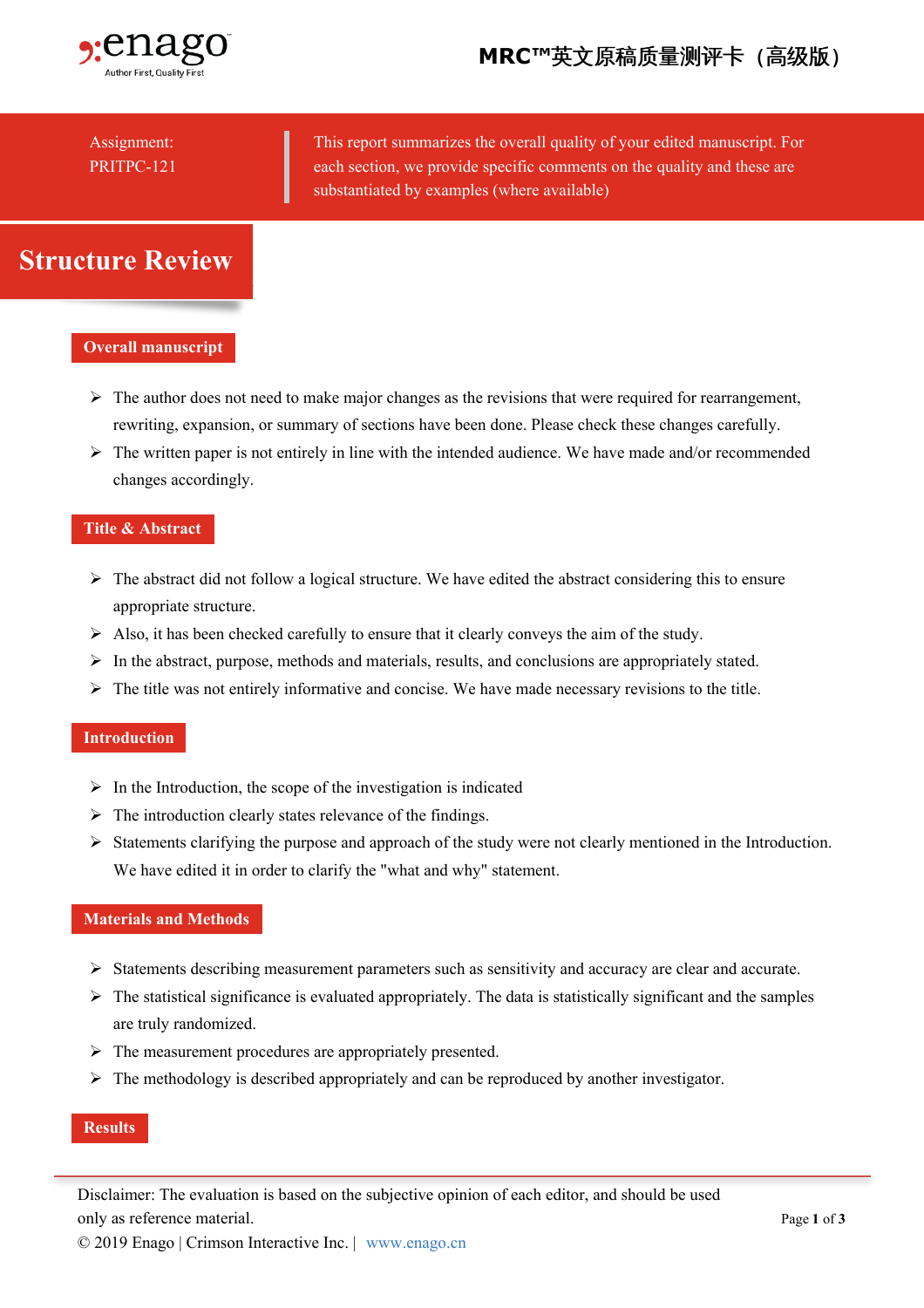

## Assignment: PRITPC-121

This report summarizes the overall quality of your edited manuscript. For each section, we provide specific comments on the quality and these are substantiated by examples (where available)

- ➢ The result section contains only results; no discussion is presented in this section.
- ➢ All the presented data is relevant to the thesis.
- ➢ The key results presented in tables and figures are summarized appropriately in the text.
- ➢ The results are stated correctly in only the Results section.

### **Discussion**

- ➢ The content presented in the Discussion section is appropriate and does not repeat information from the Results section.
- ➢ The discussion is smaller than the appropriate length. Please add more details. *Comment: Consider adding future prospects and limitations of the study.*
- ➢ The conclusions are clear.
- ➢ All key results are discussed in light of whether they did or did not support the hypothesis, and the discussion is convincing.

# **Peripheral Text Review**

### **Figures and/or Tables**

- ➢ Every figure and/or table can stand alone without reference to the main text.
- ➢ The Figures and Tables complement the main text, without any discrepancy.
- ➢ The legends are complete and accurate.
- ➢ They are cited in the main text at appropriate places.

### **Bibliography**

- ➢ All references cited follow a consistent format.
- ➢ All statements of fact are appropriately referenced.
- ➢ The literature cited is very pertinent to the investigation.